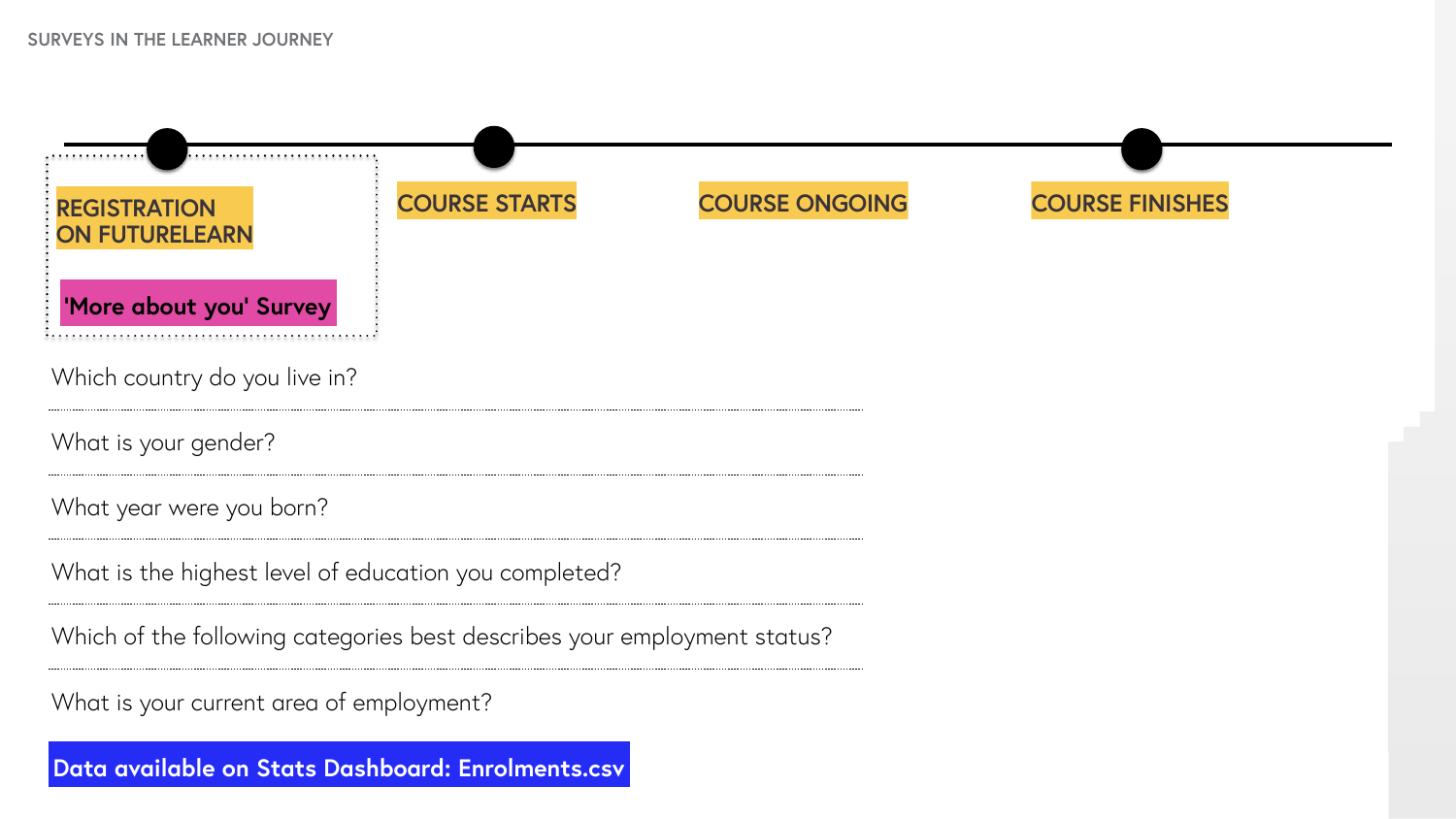



| ning X course?                 | (not visible to learner) |
|--------------------------------|--------------------------|
| tions                          | Explorer                 |
| I such as an interview or exam | Preparer                 |
|                                | Flourisher               |
| y field                        | Advancer                 |
| on in my personal life         | Fixer                    |
| r community activities         | Hobbyist                 |
| learning                       | Vitaliser                |
|                                |                          |

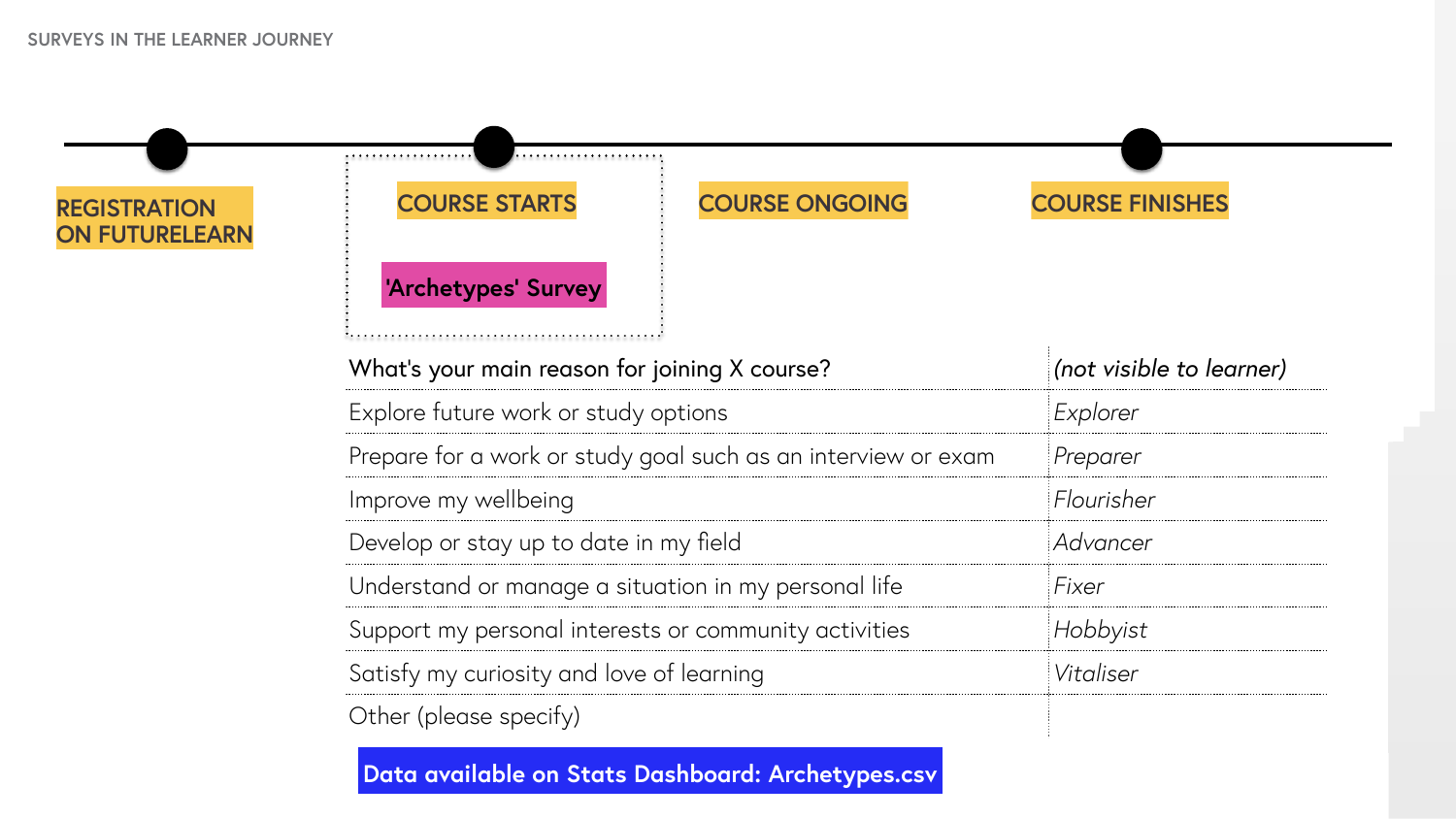



How would you rate your experience this week on this course? Providing feedback is optional. Your feedback will help educators improve the course.



If you'd like to, please tell us the reason for your rating:



Data available on Stats Dashboard: Weekly sentiment survey.csv

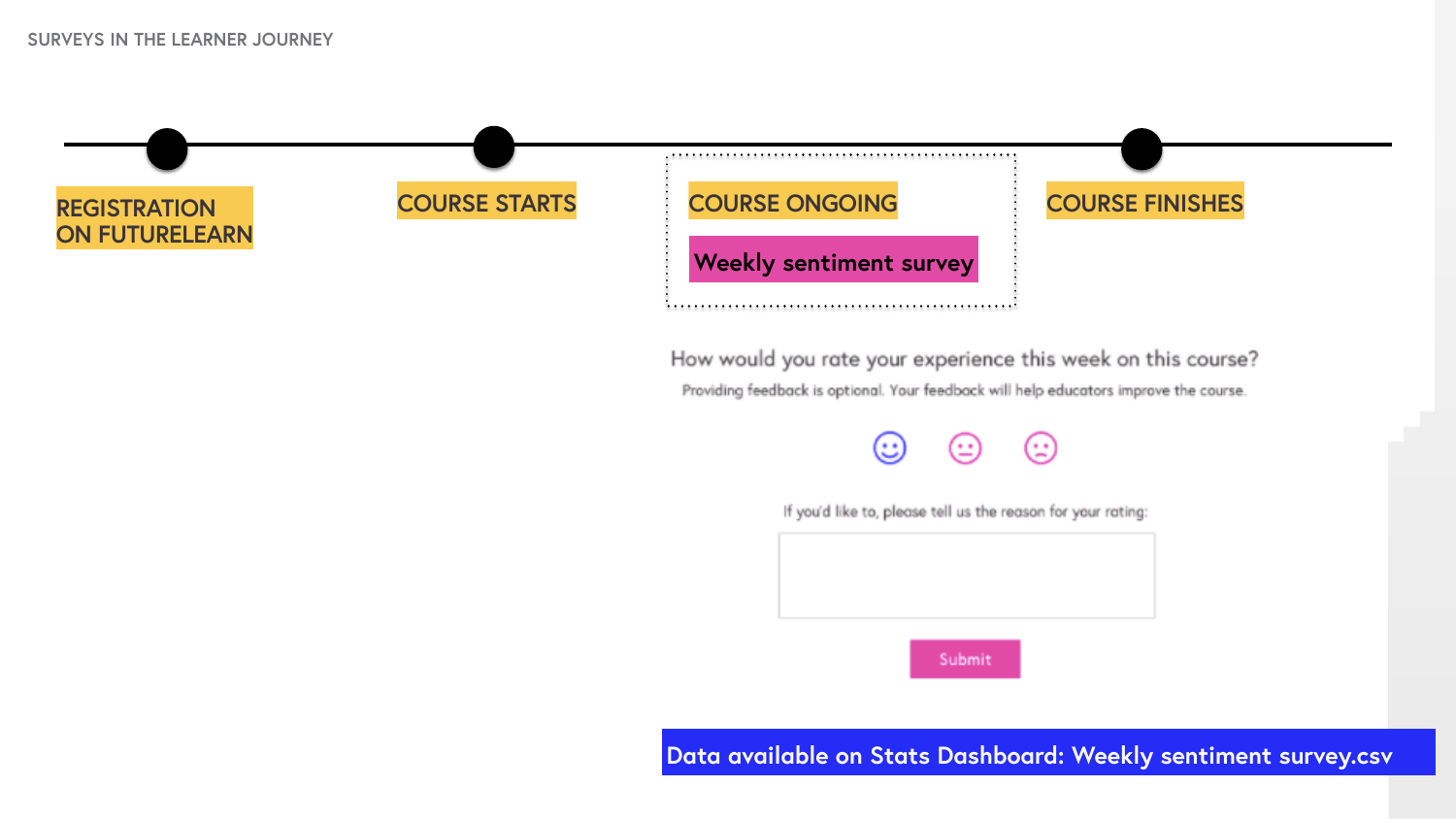

## **Leaving survey**

**Data available on Stats Dashboard: Leaving survey.csv**

| <b>COURSE ONGOING</b> |  |  |
|-----------------------|--|--|
|                       |  |  |

| Please tell us why you are leaving (if clicks on<br>Leave the course button) |
|------------------------------------------------------------------------------|
| The course required more time than I realised                                |
| I don't have enough time                                                     |
| The course wasn't what I expected                                            |
| The course won't help me reach my goals                                      |
| The course was too easy                                                      |
| The course was too hard                                                      |
| I prefer not to say                                                          |
| Other                                                                        |